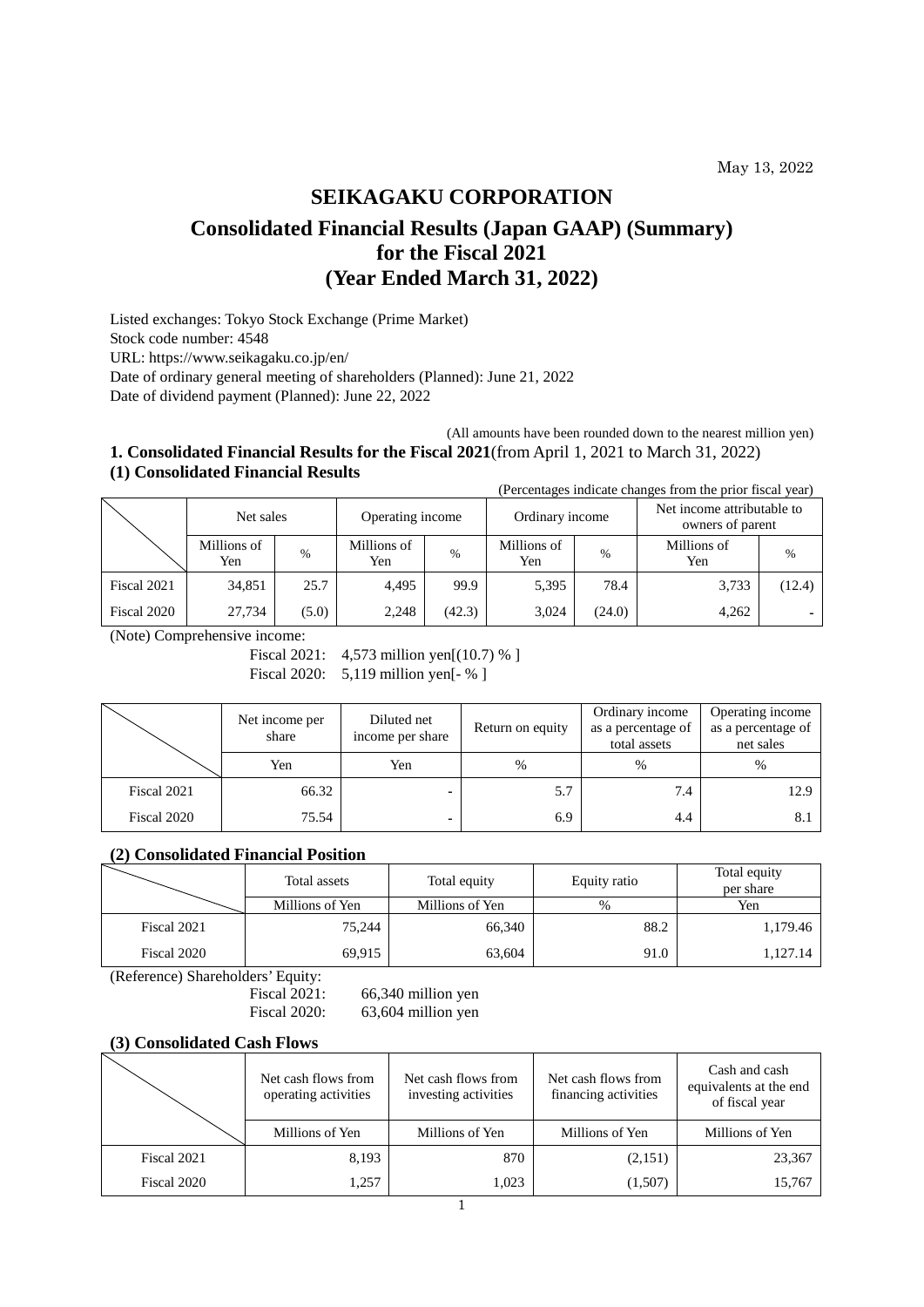# **2. Dividends**

|                           | Dividends per share     |               |                          |                 |        |  |
|---------------------------|-------------------------|---------------|--------------------------|-----------------|--------|--|
|                           | 1 <sup>st</sup> Ouarter | $2nd$ Ouarter | 3rd Quarter              | Fiscal Year-end | Annual |  |
|                           | Yen                     | Yen           | Yen                      | Yen             | Yen    |  |
| Fiscal 2020               |                         | 10.00         | -                        | 14.00           | 24.00  |  |
| Fiscal 2021               | -                       | 15.00         | $\blacksquare$           | 15.00           | 30.00  |  |
| Fiscal 2022<br>(Forecast) |                         | 11.00         | $\overline{\phantom{0}}$ | 11.00           | 22.00  |  |

|                           | Total dividend payments | Dividend payout ratio | Dividends as a percentage of |  |
|---------------------------|-------------------------|-----------------------|------------------------------|--|
|                           | (Annual)                | (Consolidated)        | total equity (Consolidated)  |  |
|                           | Millions of Yen         | %                     | %                            |  |
| Fiscal 2020               | 1,354                   | 31.8                  | 2.2                          |  |
| Fiscal 2021               | 1,687                   | 45.2                  | 2.6                          |  |
| Fiscal 2022<br>(Forecast) |                         |                       |                              |  |

# **\* Notes**

# **(1) Changes in the status of material subsidiaries during the period: No**

# **(2) Changes in accounting principles, changes in accounting estimates, and retrospective restatements**

- (a) Changes in accounting principles accompanying revisions in accounting standards: Yes
- (b) Changes other than those in (a) above: No
- (c) Changes in accounting estimates: No
- (d) Retrospective restatements: No

# **(3) Number of shares issued (common stock):**

- (a) Number of shares at the end of the period (including treasury stock)
- (b) Number of treasury stock at the end of the period
- (c) Average number of shares issued during period

| d   | As of March 31,<br>2022 | 56,814,093 shares | As of March 31,<br>2021 | 56,814,093 shares |
|-----|-------------------------|-------------------|-------------------------|-------------------|
| he  | As of March 31,<br>2022 | 567,822 shares    | As of March 31,<br>2021 | 384,421 shares    |
| the | Fiscal 2021             | 56,299,803 shares | Fiscal 2020             | 56,425,798 shares |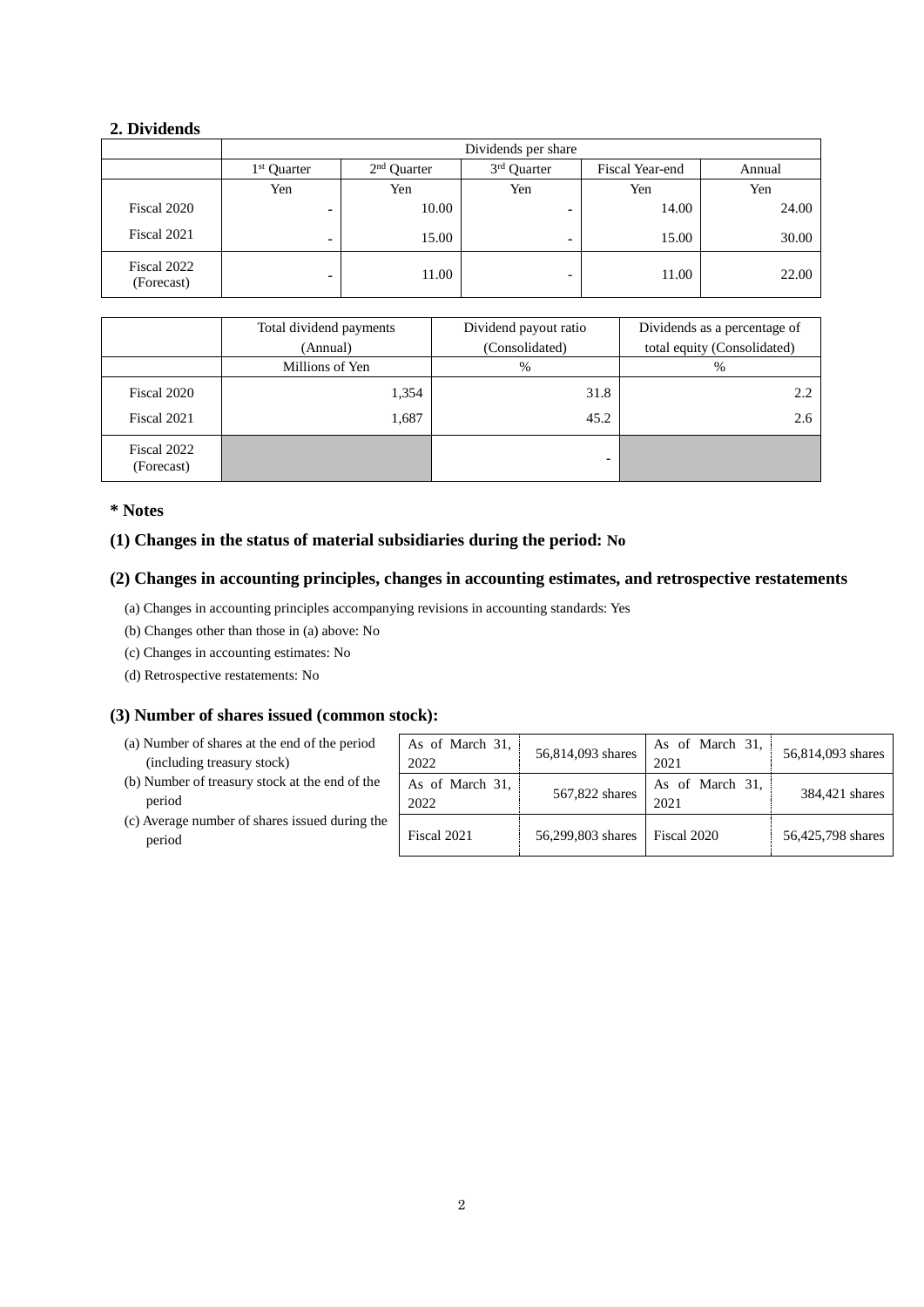# **(Reference) Non-Consolidated Financial Results Non-Consolidated Financial Results for Fiscal 2021** (from April 1, 2021 to March 31, 2022) **(1) Non-Consolidated Financial Results**

|             | (Percentages indicate changes from the prior fiscal year) |           |                    |                  |                    |                 |                    |            |  |
|-------------|-----------------------------------------------------------|-----------|--------------------|------------------|--------------------|-----------------|--------------------|------------|--|
|             |                                                           | Net sales |                    | Operating income |                    | Ordinary income |                    | Net income |  |
|             | Millions of<br>Yen                                        | $\%$      | Millions of<br>Yen | $\%$             | Millions of<br>Yen | $\%$            | Millions of<br>Yen | $\%$       |  |
| Fiscal 2021 | 25,178                                                    | 19.6      | 2,273              | 73.3             | 3,703              | 87.4            | 2,496              | (28.5)     |  |
| Fiscal 2020 | 21,049                                                    | (12.1)    | 1,312              | (56.5)           | 1,976              | (37.7)          | 3,490              |            |  |

|             | Net income per share | Diluted net income per<br>share |
|-------------|----------------------|---------------------------------|
|             | Yen                  | Yen                             |
| Fiscal 2021 | 44.34                |                                 |
| Fiscal 2020 | 61.86                | -                               |

# **(2) Non-Consolidated Financial Position**

|             | Total assets    | <b>Total Equity</b> | Equity ratio | Total Equity per share |
|-------------|-----------------|---------------------|--------------|------------------------|
|             | Millions of Yen | Millions of Yen     | %            | Yen                    |
| Fiscal 2021 | 64.644          | 58,010              | 89.7         | 1,031.37               |
| Fiscal 2020 | 62,368          | 57,836              | 92.7         | 1,024.93               |

(Reference) Shareholders' Equity:

Fiscal 2021: 58,010 million yen

Fiscal 2020: 57,836 million yen

**\*This financial reports are not subject to audit of the certified public accountant and audit firm.** 

**\*The above forecast has been prepared on the basis of economic circumstances, market trends, and other assumptions made at the time of release of this document. Actual results may differ from the forecast due to a variety of factors.**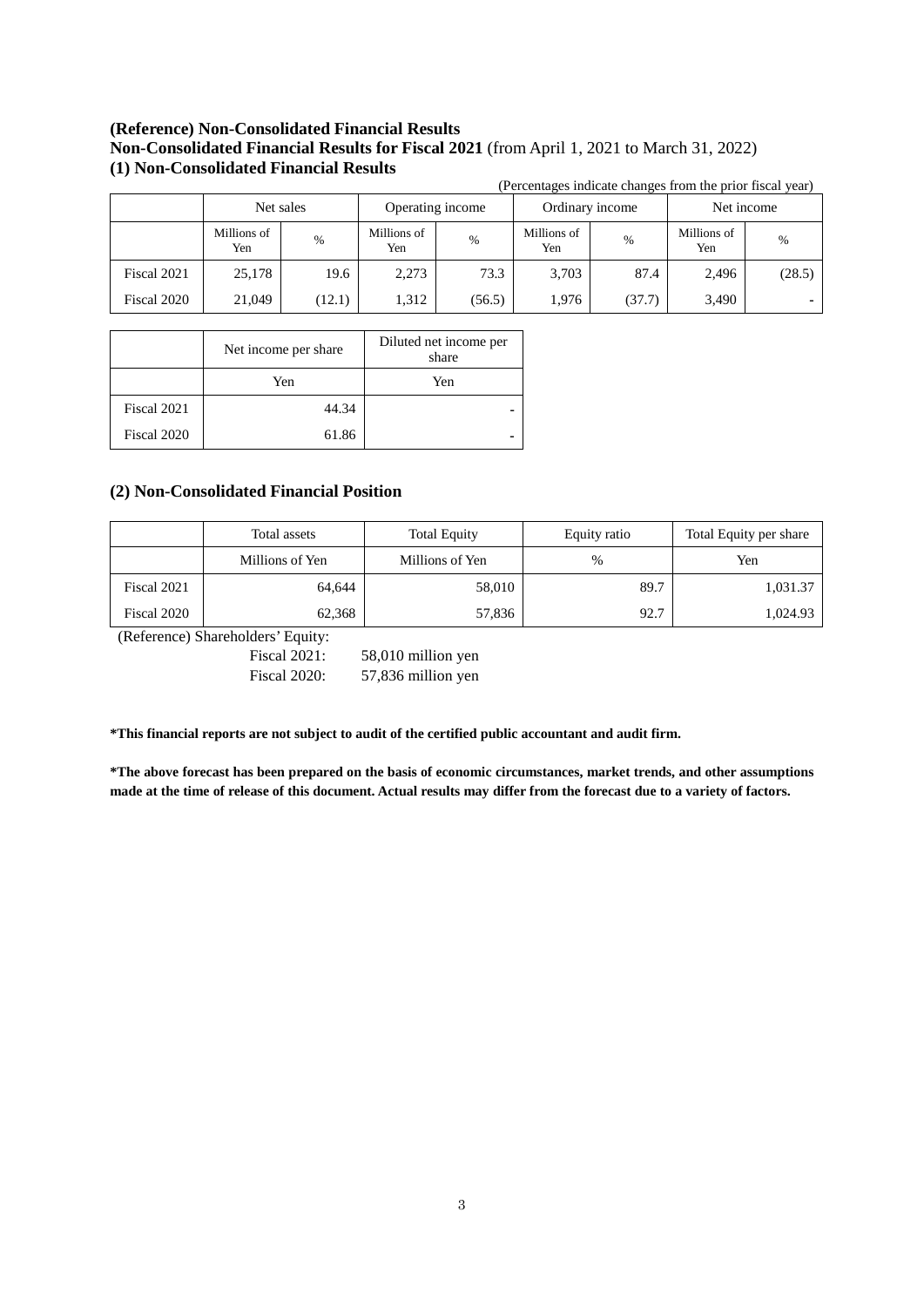#### **1. Analysis of Results of Operations**

#### **Results of operations for the current fiscal year**

In the fiscal year ended March 31, 2022 (fiscal 2021), net sales were ¥34,851 million, up 25.7% year on year. The result is attributable to a rebound from the impact of the spread of COVID-19 infection in Japan and abroad in the previous fiscal year as well as a substantial increase in royalty income (reclassified from non-operating income to net sales beginning in fiscal 2021) and solid growth from the LAL business and overseas products, factors that offset the impact of National Health Insurance (NHI) drug price reductions in Japan.

Operating income rose 99.9% year on year to ¥4,495 million, with the sales increase more than offsetting higher SGA expenses—mainly R&D expenses accompanying progress with an additional clinical study underway in the U.S. for SI-6603, a treatment for lumbar disc herniation—and ordinary income rose 78.4% year on year to ¥5,395 million. Net income attributable to owners of parent fell 12.4% to ¥3,733 million due to non-recurrence of deferred tax assets recognized in fiscal 2020, which had a positive impact on prior-year profit.

#### **1) Net sales by segment**

#### **Pharmaceutical Business**

# **- Domestic Pharmaceuticals (¥11,447 million, down 0.0% year on year)**

Deliveries to medical institutions of ARTZ, a joint function improvement agent for knee osteoarthritis, increased year on year as a result of successful measures to promote switching from competing products coupled with a rebound in outpatient services following a decline in the previous fiscal year caused by the spread of COVID-19 infection. The Company's sales fell slightly due to the impact of NHI drug price reductions.

With regard to the joint function improvement agent JOYCLU, launched on May 19, 2021, although the Company called attention to the risk of shock or anaphylaxis in the Important Side Effects section of the JOYCLU package insert, in response to multiple reports of shock or anaphylaxis occurring in patients following administration of JOYCLU, the Company issued a Dear Healthcare Professionals Letter of Rapid Safety Communication (Blue Letter) on June 1, 2021 to increase awareness of these side effects among healthcare professionals. The Company is continuing cooperative efforts with sales partner Ono Pharmaceutical Co., Ltd. to proactively gather side effects reports and other information and provide safety-related information and has also initiated a physician-led clinical study to identify the cause of the side effects.

Deliveries to medical institutions of the OPEGAN series of ophthalmic viscoelastic devices increased year on year amid an ongoing rebound in the number of cataract surgeries following a decrease in the previous fiscal year due to the spread of COVID-19 infection. The Company's sales fell as a result of NHI drug price reductions and a decline in shipments from a high level in fiscal 2020.

The Company's sales of MucoUp, a submucosal injection agent for endoscopic surgery, were at the prior-year level as a result of a sales partner inventory adjustment, despite recovery from the impact of the spread of COVID-19 infection in the previous fiscal year.

Deliveries to medical institutions of HERNICORE, a treatment for lumbar disc herniation, grew steadily, and the Company's sales also rose due to active information provision activities directed at medical institutions carried out together with the sales partner.

#### **- Overseas Pharmaceuticals (¥7,652 million, up 12.9% year on year)**

Local sales volume in the U.S. and the Company's sales of Gel-One, an intra-articular single-injection viscosupplement for the treatment of knee osteoarthritis, increased year on year, reflecting continuation of the trend toward preference for single-injection products and successful measures by the sales partner to promote switching from competing products.

Local sales volume in the U.S. of SUPARTZ FX, an intra-articular 5-injection viscosupplement for the treatment of knee osteoarthritis, increased due to a rebound from the strong impact of the spread of COVID-19 infection experienced in the previous fiscal year, despite continuation of unfavorable market conditions for multiple-injection products. The Company's sales increased as a result of bringing forward shipments to avoid distribution risk.

Local sales volume in China of ARTZ increased because of active sales promotion in regions where successful bids were submitted in the centralized procurement system and higher orders from medical institutions, despite fears of sluggish distribution due to the spread of COVID-19 infection. The Company's sales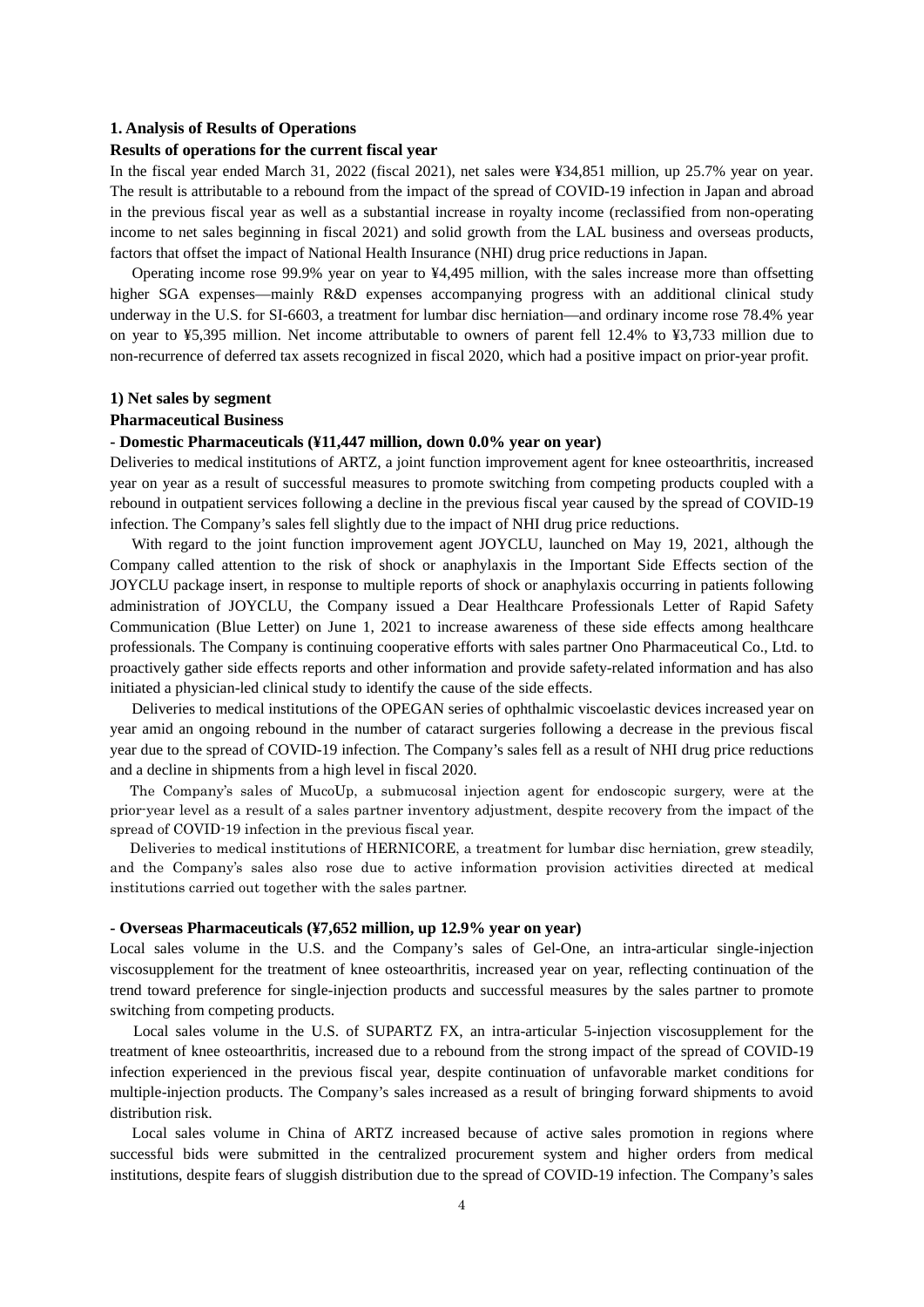rose sharply, due in part to bringing forward shipments in connection with a change in packaging materials.

# **- Bulk Products and Contract Development and Manufacturing Organization**\***<sup>1</sup> (¥2,607 million, up 41.2% year on year)**

Although sales of bulk products fell slightly, overall sales rose sharply because of the addition of full-year sales of contract development and manufacturing and other services of overseas subsidiary Dalton Chemical Laboratories, Inc.

As a result of these developments and a substantial increase in royalty income\*2 (¥3,989 million, up 455.6% year on year), sales from the Pharmaceuticals business segment rose 23.6% year on year to ¥25,696 million.

\*1 Starting from the consolidated financial results for the second quarter of the fiscal year ended March 31, 2021 (fiscal 2020), the sales of Dalton Chemical Laboratories, Inc., which became a subsidiary in March 2020, are included in the Pharmaceuticals business.

\*2 Beginning in fiscal 2021, royalty income has been reclassified from non-operating income to net sales.

#### **LAL Business**

Sales from the LAL business segment increased 31.9% year on year to ¥9,155 million because of an increase in sales of Bacterial Endotoxin Testing (BET) reagents and Clinical Diagnostic (Fungitell) reagents attributable to reinforcement of sales activities at overseas subsidiary Associates of Cape Cod, Inc. as well as higher orders for contract research services and steady sales in Japan.

### **2) Research and Development Activities**

To contribute to healthy and fulfilling lives for people around the world, the Seikagaku Group focuses its research and development on glycoscience as its area of specialization and aims to create original pharmaceuticals and medical devices.

To achieve early and continuous launching of new products, which hold the key to future business growth, the Group will engage in efficient R&D activities focused on target compounds and high-priority target diseases and make efforts to increase the number of projects through reinforcement of unique drug-discovery technologies and utilization of open innovation.

Total R&D expenses in fiscal 2021 were ¥9,005 million, or 25.8% of net sales (29.2% excluding royalties), and the number of R&D personnel was 223, or 23.8% of the total number of employees, at March 31, 2022.

The status of progress of principal R&D activities is described below.

#### **SI-6603 (treatment for lumbar disc herniation: developed in the U.S.)**

Although a delay occurred in the additional Phase III clinical trial schedule due to the spread of COVID-19 infection, subject enrollment was completed in March 2022. Following a one-year observation period, the Company plans to perform results analysis and make preparations for a new drug application.

SI-6603, which contains condoliase as its active pharmaceutical ingredient, is a therapeutic agent directly injected into the lumbar disc. It does not require general anesthesia and is less invasive to the patient than surgical treatment. Since a single-injection treatment is expected to improve the symptoms of lumbar disc herniation, the Company aims to provide SI-6603 as a new treatment option.

# **SI-614 (treatment for dry eye: developed in the U.S.)**

Clinically beneficial effects were confirmed in Phase II/III clinical study and other. Accordingly, in May 2022 the Company initiated a Phase III clinical study to evaluate efficacy and safety.

SI-614 is a substance produced by introducing a hydrophobic group into hyaluronic acid using Seikagaku's own proprietary technology. Ocular instillation of SI-614 in patients is expected to improve symptoms of dry eye by stabilizing the tear film and promoting corneal epithelial wound healing. Through development of SI-614, the Company aims to provide a new option for the treatment of dry eye.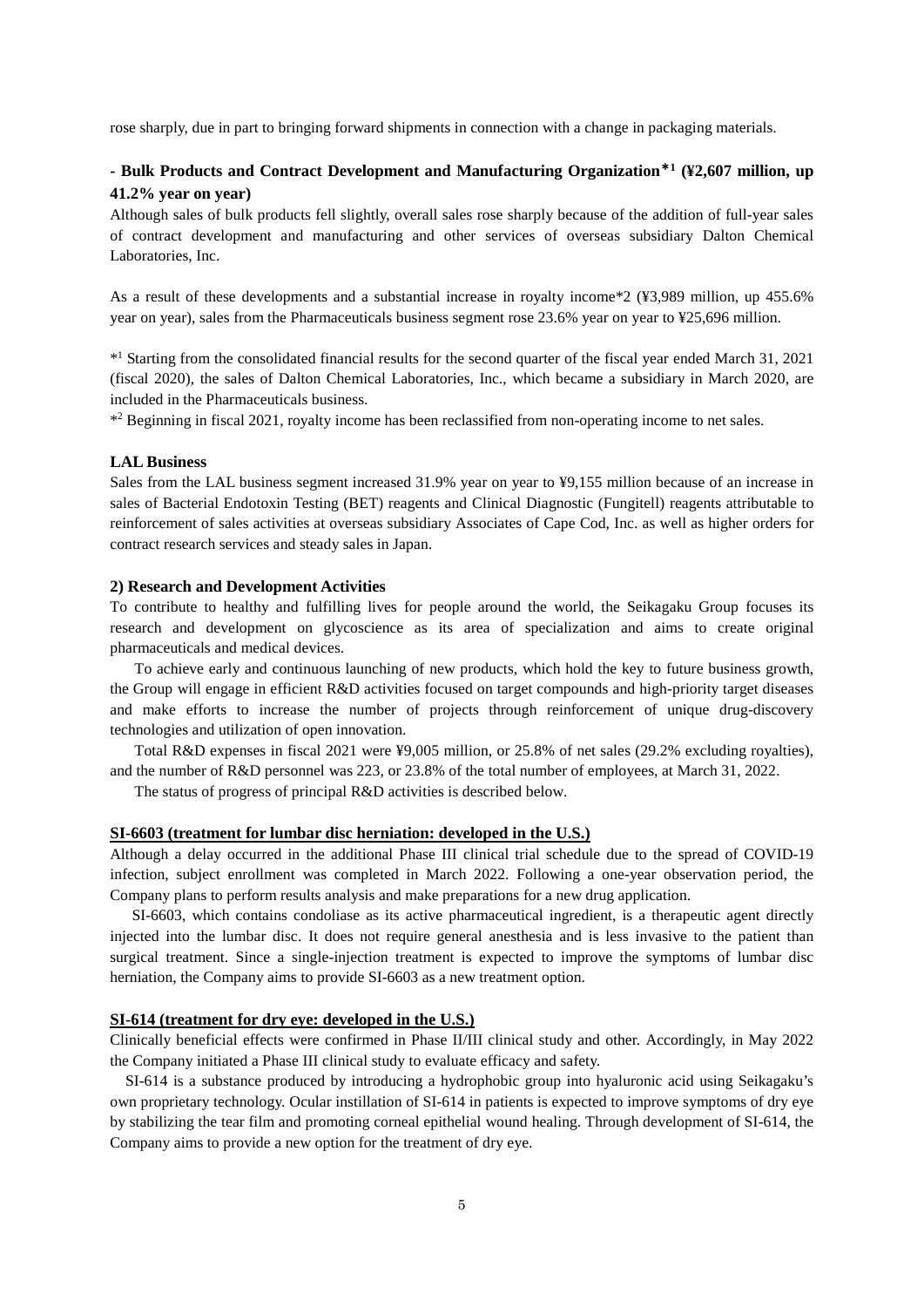# **SI-613 (treatment for osteoarthritis: developed in the U.S., China, and South Korea) SI-613-ETP (treatment for enthesopathy: developed in Japan)**

### SI-613

The Company will consider the future direction for development in the U.S., China, and South Korea while assessing progress with identification of the cause of shock or anaphylaxis of JOYCLE.

### SI-613-ETP

The primary efficacy endpoint in a late-stage Phase II clinical trial in Japan of SI-613-ETP for the treatment enthesopathy was not met, and the Company will prioritize identification of the cause of shock or anaphylaxis of JOYCLE. For these reasons, development of SI-613-ETP was discontinued in February 2022.

SI-613 is a formulation in which hyaluronic acid and diclofenac (an anti-inflammatory agent) are chemically bound using Seikagaku's own proprietary technology. It is expected to improve symptoms associated with osteoarthritis and enthesopathy by releasing diclofenac by hydrolysis.

# **SI-722 (treatment for interstitial cystitis: developed in the U.S.)**

In the Phase I/II clinical studies of SI-722 conducted in the U.S., subject enrollment was completed in January 2021, and tolerability has been confirmed in the studies. The Company is currently considering the next clinical trial based on the data obtained.

SI-722 is a novel chemical compound in which a steroid is conjugated with chondroitin sulfate using Seikagaku's proprietary glycosaminoglycan modification technology and drug delivery systems. SI-722 injected into the bladder is thought to demonstrate long-lasting improvement in the conditions of frequent urination and bladder pain by releasing a steroid with an anti-inflammatory effect.

# **SI-449 (adhesion barrier: developed in Japan)**

A delay has occurred in the clinical trial schedule of a pivotal study of SI-449 in the field of gastroenterological surgery initiated in May 2020 due to the spread of COVID-19 infection. The Company is continuing to take measures to make up for the delay, such as expanding the trial site network and implementing a remote response for facilities where visiting is restricted.

A pilot study in the field of gynecology was initiated in November 2021 for the purpose of expanding the scope of application of SI-449 by confirming usability and safety in gynecology.

SI-449 is a powdered medical device whose main ingredient is cross-linked chondroitin sulfate developed using Seikagaku's own proprietary glycosaminoglycan cross-linking technology. It has the property of absorbing moisture and swelling, and is expected to prevent post-operative adhesion formation by forming a barrier between the surgical wound site and surrounding tissues after application. The Company will proceed with development of SI-449 with a view to introducing it globally, not only in Japan.

## **2. Forecasts for Fiscal 2022**

It is difficult at present to prepare reasonable forecasts of consolidated financial results for the fiscal year ending March 31, 2023 (fiscal 2022), because it is necessary to assess the progress of efforts to identify the cause of shock or anaphylaxis occurring in patients following administration of the joint function improvement agent JOYCLU. Accordingly, the Company will refrain from announcing earnings forecasts at this time. Once it becomes possible to prepare reasonable forecasts, the Company will promptly announce them.

Current assumptions about the forecasts for fiscal 2022 are as follows:

1. The Company anticipates the National Health Insurance (NHI) drug price reductions implemented in April 2022 will have a negative impact of approximately 11% on domestic pharmaceuticals as a whole on a weighted-average basis (compared to the April 2021 revised drug prices).

2. The Company's export transactions and the sales of overseas subsidiaries are denominated mainly in U.S. dollars, and the overseas sales ratio (excluding royalties) reached approximately 56% in fiscal 2021. The financial results will be affected if the yen appreciates or depreciates sharply from the average exchange rate for fiscal 2021 (112.38 yen to the U.S. dollar).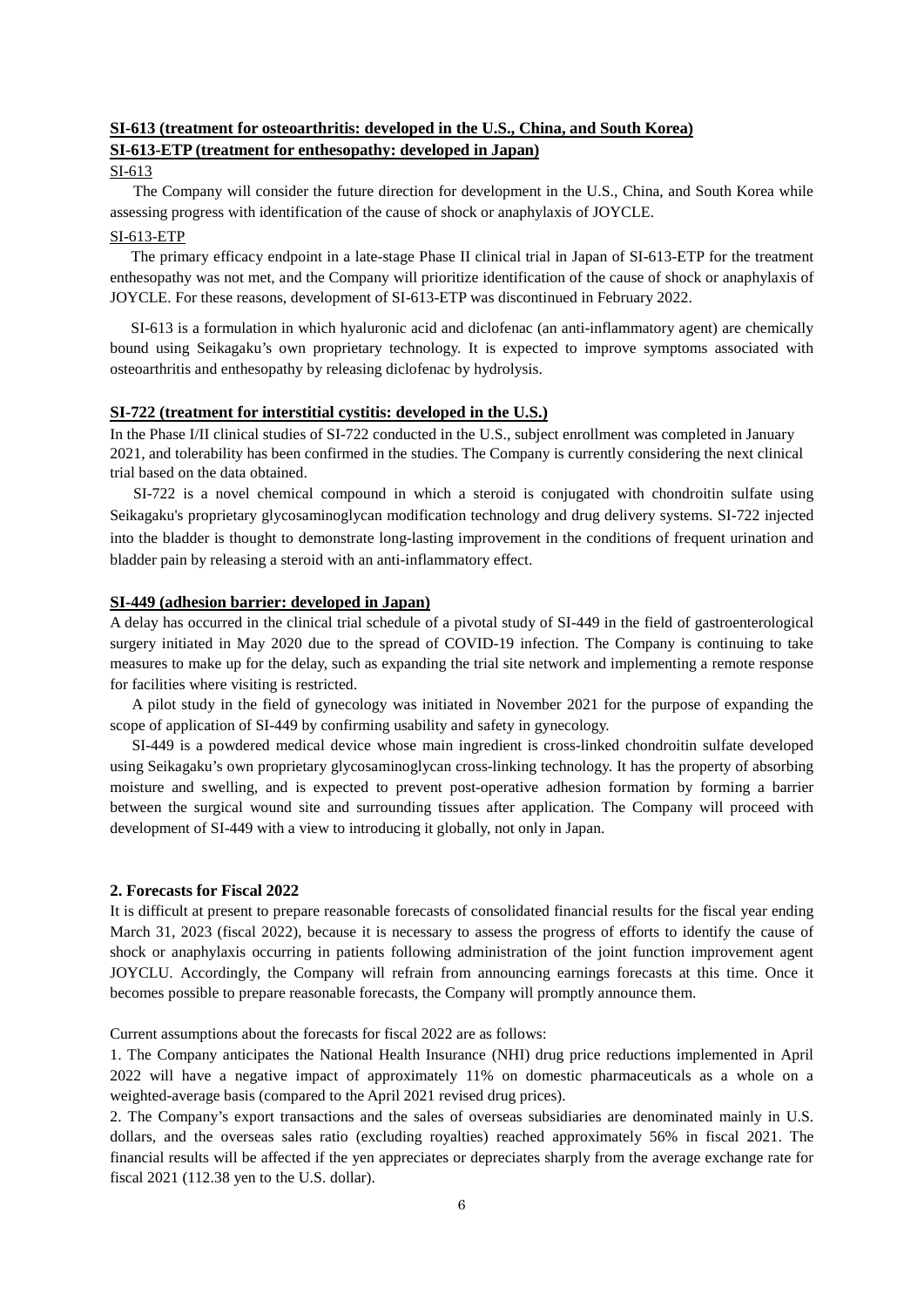3. Royalties are expected to decrease due to the non-recurrence of a prior-year, one-time increase.

4. R&D expenses are expected to decrease due to completion in March 2022 of subject enrollment for an additional clinical study in the U.S. for SI-6603, a treatment for lumbar disc herniation.

## **3. Issues Facing the Company**

While the abrupt changes to the business environment surrounding the pharmaceuticals industry are continues to be extremely difficult, progress in measures to control medical expenses of starting with a drastic reform of the NHI drug pricing system in Japan, intensity of competition among firms the diversifying of treatment options, and degree of difficulty of new drug development increases in the inside cost of research and development which rises. In this situation, the need to lay out a growth path once again makes the continual creation of innovative new drugs an imperative for the Company. In parallel with this, the Company is embarking on initiatives based on a speedy transition to rapid earnings improvement and promoting reforms that are not constrained by existing frameworks.

## **Outline of the mid-term management plan (fiscal 2019 to fiscal 2021)**

## **1) Seikagaku's vision**

"A company that is valued by the world through its innovative drug discovery"

By leveraging its expertise in the field of glycoscience into proprietary technology and creating innovative drugs that are in demand, and through a broader global supply of these products, Seikagaku aims to contribute to the health and well-being of people around the world and be a company that is valued. By making this its foundation, the Company will advance fair and earnest business activities.

## **2) Basic philosophy & corporate slogan**

- a. Core values (motto): Creativity, Fairness, Dreams and Passion
- b. Mission statement: Glycoscience for Human Well-being
- c. Corporate slogan of the new mid-term management plan: "Innovative Thinking"

~Creating value based on innovative thinking~

## **3) Important measures**

Under this mid-term management plan, Seikagaku positions the plan period as one for solidifying the profit foundation in order to delineate a path to growth once again. To this end, the Company will proceed with the following important measures.

## **a. Accelerating new drug discovery to become the pillar of new profits**

## **Strengthening and making use of the Company's own core technology related to GAGs**

Leveraging drug discovery technology held by Seikagaku to the fullest extent and raise the possibilities for innovative drug discovery.

<Main technologies held by Seikagaku>

- a. New drug development based on modification, processing, and bioactivity
- b. Drug delivery systems (DDS)
- c. Use of platform technology and a next-generation GAG drug development approach

## **Accelerating innovative drug discovery using an open innovation strategy**

In addition to the technologies in its possession, Seikagaku will proactively undertake initiatives toward technology having high affinity with other companies, maximize synergies, and expand the number of projects in new drug development—all to speed up its work.

# **Steady expansion of the development pipeline with an eye toward global expansion**

Seikagaku will quickly foster the development of SI-613, a treatment for osteoarthritis and enthesopathy, as a new core product by applying for and successfully obtaining drug approval, and by achieving launching. Seikagaku also aims to step up clinical studies for SI-722, a treatment for interstitial cystitis and bladder pain syndrome, and SI-449, an adhesion barrier. With regard to SI-6603, an indication for treatment for lumbar disc herniation, the Company will focus on speeding up additional study for the Phase III clinical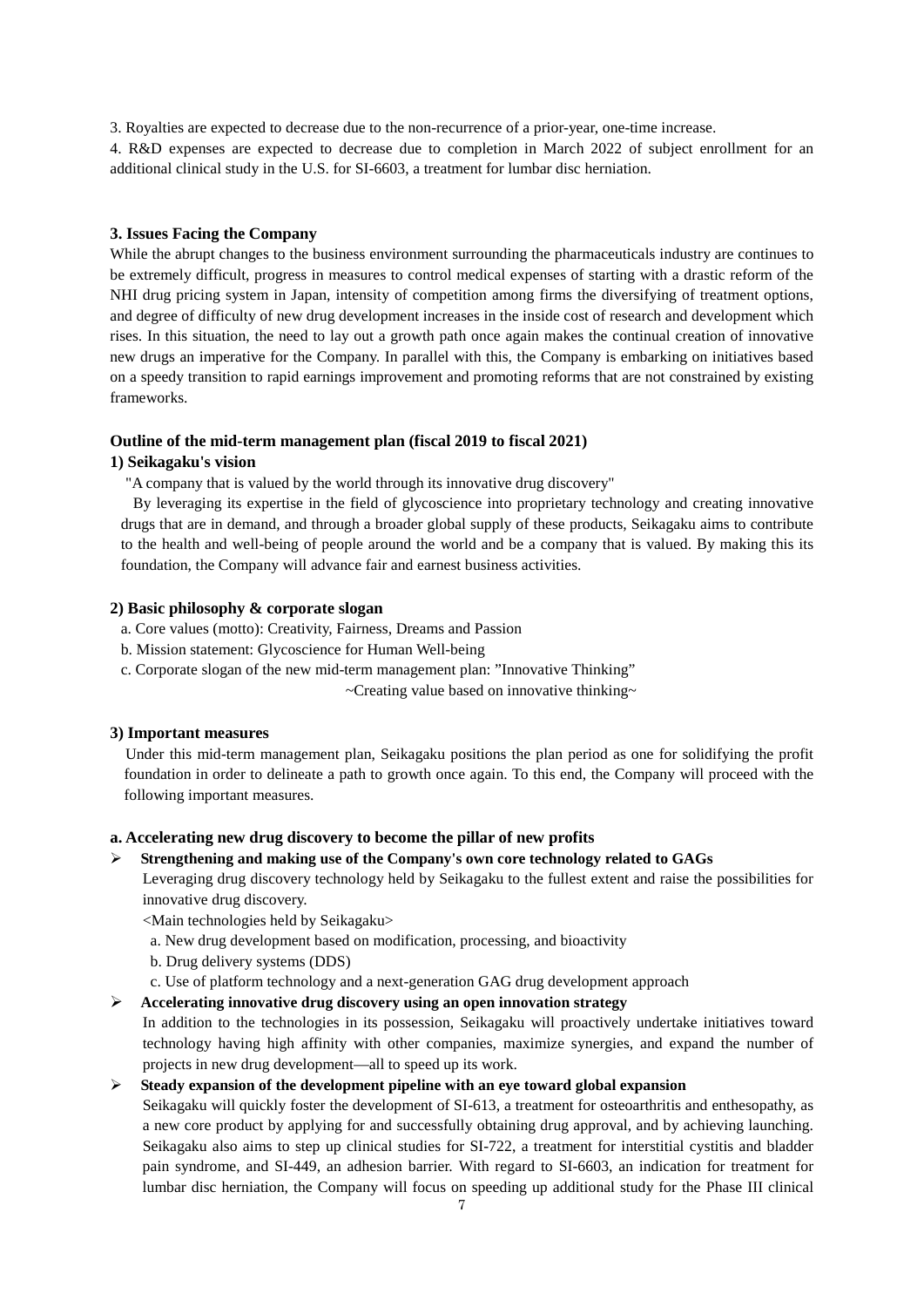study as it pursues a full effort toward a U.S. market launching.

# **b. Solidifying the profit foundation through market expansion for new products**

#### **Post-marketing drug development of HERNICORE in Japan**

Seikagaku places priority on information provision activities to ensure appropriate use and safety as well as the collection of after-market safety information. Upon agreement with the authorities while coordinating with relevant scientific societies, the Company will work toward gradual expansion of requirements for available medical practitioners and facilities together with steady market penetration. The Company will also advance the disease awareness activities related to lumbar disc herniation for patients.

#### **Accelerating multinational expansion of existing products and products in development**

By expediting the cultivation of new markets for existing products and products in development to maximize product value, Seikagaku seeks to solidify its medium- to long-term profit foundation. It will also be actively engaged in product improvement and application development in accordance with medical treatment needs in the targeted expansion regions.

# **Global expansion of endotoxin-detecting reagents that utilize genetic recombination technology**  Overseas development of the Seikagaku Group's LAL business is under its U.S.-based subsidiary, the Associates of Cape Cod, Inc. (ACC). With expectations of future adoption, ACC aims for global expansion of gene-recombinant endotoxin-detecting reagents, leading to the securing of a new profit foundation.

## **c. Productivity improvement reforms**

#### **Thorough cost reductions**

In manufacturing costs, as a result of a project that is already underway, Seikagaku will conduct a review of procurement costs and the optimization and streamlining of production, leading to greater assurance of product profitability.

In selling, general and administrative expenses, the Company will improve work efficiency and make sure that thorough cost reductions are actually done. Furthermore, in order to carry out new drug development continuously, it will address efficient use of R&D expenses determined by priority.

# **Diversifying the profit model**

Regardless of the business model up to now, the Company will carry out a vigorous examination of ways in which to produce new profit.

# **Creating an organization for maximizing the value of resources**

Seikagaku will advance organizational reform that enables flexible responses to changes in the business environment and the nurturing of talent that can create new value, and which also lets each person demonstrate their potential to the fullest.

# **Progress with the Mid-Term Management Plan (fiscal 2019 to fiscal 2021)**

Main areas of progress and remaining issues with the mid-term management plan are as follows.

"Accelerating new drug discovery to become the pillar of new profits" is the first of the three important measures set out in the management plan. The Company was able to achieve steady advancement of development pipelines, launching the joint function improvement agent JOYCLU (development code: SI-613 in Japan) in May 2021, completing subject enrollment for Phase I/II clinical studies in the U.S. of SI-722, a treatment for interstitial cystitis in January 2021, and advancing SI-449, an adhesion barrier, to the pivotal study stage in May 2020.

SI-6603, a treatment for lumbar disc herniation, is a key to future business growth. Although a delay has occurred in the plan for an additional Phase III clinical study underway in the U.S. due to the impact of the spread of COVID-19 infection, subject enrollment was completed in March 2022, and the study entered a one-year observation period. The Company aims to achieve expeditious and steady progress toward NDA submission and approval for SI-6603 in collaboration with SEIKAGAKU NORTH AMERICA CORPORATION, a subsidiary established in Canada in January 2022.

At the research stage, activities aimed at boosting the prospects for drug discovery and further business domain expansion progressed. These activities involve utilization of unique GAG-related basic technologies to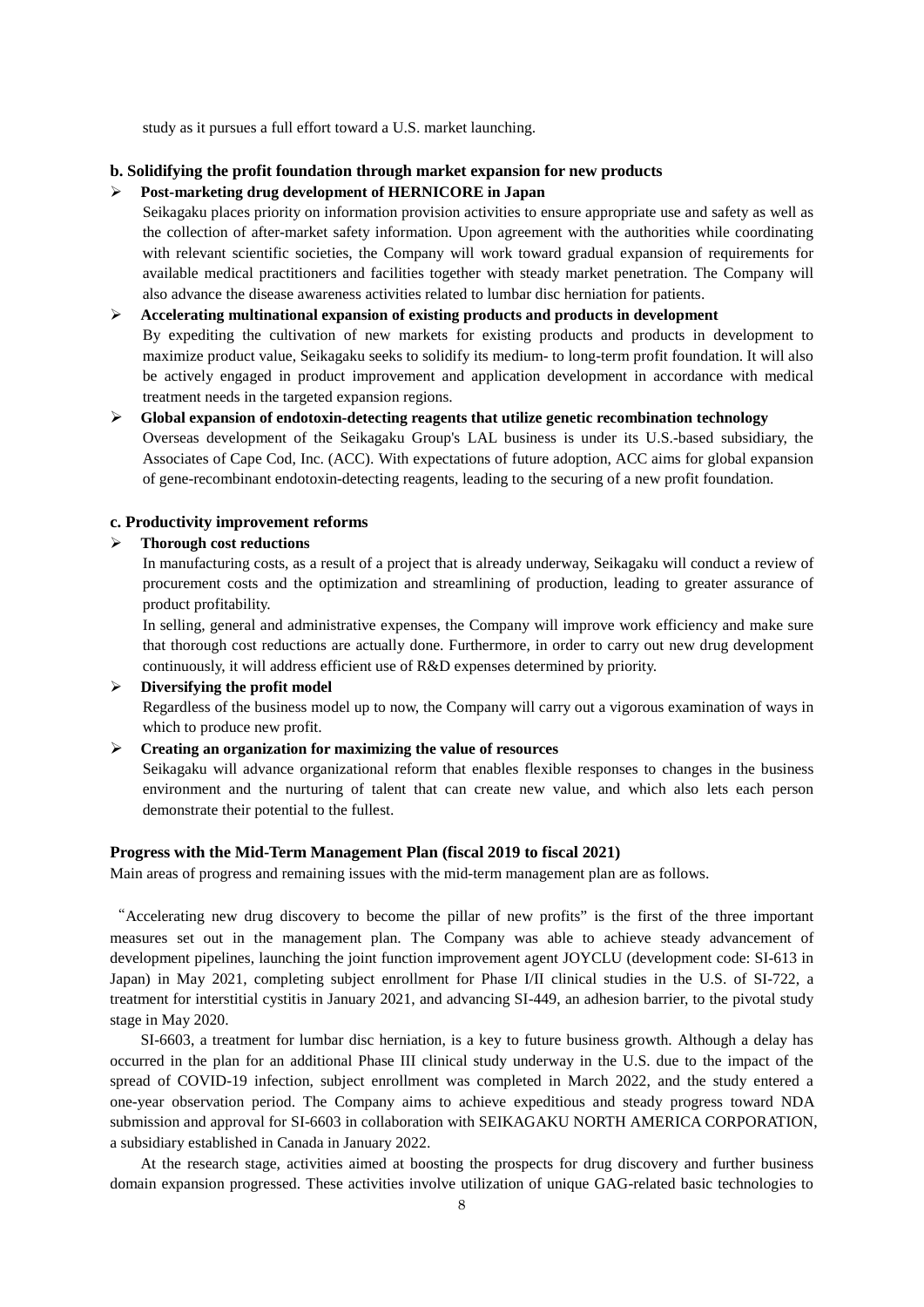pursue approaches to new disease fields and development of drug discovery modalities as well as pursuit of an active open innovation strategy together with academic institutions and other partners.

Although the Company called attention to the risk of shock or anaphylaxis in the Important Side Effects section of the JOYCLU package insert, in response to multiple reports of shock or anaphylaxis occurring in patients following administration of JOYCLU, the Company issued a Dear Healthcare Professionals Letter of Rapid Safety Communication (Blue Letter) on June 1, 2021 to increase awareness of these side effects among healthcare professionals. The Company will continue cooperative efforts with sales partner Ono Pharmaceutical Co., Ltd. to proactively gather and provide safety information. In addition, the Company will endeavor to identify the cause of these side effects to make the use of JOYCLU safer for patients.

The second important measure is "Solidifying the profit structure through market expansion of products." As part of efforts to accelerate multinational expansion of existing products and products in development, the Company achieved introduction of a single-injection joint function improvement agent into an additional market by launching HyLink in Taiwan in August 2021. Also, with regard to SI-613, a treatment for osteoarthritis, although the Company concluded with Eisai Co., Ltd. an agreement concerning co-development and a marketing alliance in China in April 2020 and an agreement concerning a marketing alliance in South Korea in September 2020, the Company has decided to prioritize identification of the cause of shock or anaphylaxis occurring among patients in Japan following administration of JOYCLU and will consider the future development plan while assessing how the situation with JOYCLU develops.

In the LAL business, overseas subsidiary Associates of Cape Cod, Inc. ("ACC") launched PyroSmart NextGen recombinant LAL reagent, an endotoxin-detecting reagent, in April 2021. ACC will market PyroSmart NextGen globally, and Seikagaku launched the product in Japan in May 2021.

The Company is proceeding with post-marketing development of HERNICORE, continuing to gather and provide information to ensure proper use and safety and generating additional evidence in cooperation with academic societies. Use of HERNICORE in Japan at facilities without full-time supervisory physicians accredited by the Japanese Society for Spine Surgery and Related Research (JSSR) became possible in November 2019, and the number of facilities capable of using HERNICORE increased.

"Productivity improvement reforms" is the third important measure in the management plan. The acquisition of Dalton Chemical Laboratories, Inc. ("Dalton") of Canada and its consolidation as a subsidiary in March 2020, as part of efforts to diversify the profit model, marked the addition of the Contract Development and Manufacturing Organization business to the Seikagaku Group's business domains. The Company is pursuing production optimization and efficiency improvement by gradually switching from outsourced manufacturing of chemical synthetics to in-house production and transferring manufacturing of investigational drugs and some Seikagaku products to Dalton.

Also, to flexibly cope with changes in the business environment, notably the spread of COVID-19 infection, the Company took measures such as establishing new HR systems, including a work-from-home system, and improving the IT environment. In the area of cost reductions, although progress was made with reviews of procurement costs and sales-related expenses, some issues remain with respect to fundamental cost structure improvement.

As mentioned above, during the period of the mid-term management plan the Company was affected by market stagnation in Japan and overseas, delays in R&D activities, and other consequences of an unforeseen crisis, namely the spread of COVID-19 infection. Nevertheless, the Company was able to achieve a certain measure of results with respect to the three important measures in the plan and to achieve all numerical targets announced when the plan was formulated. Although some issues remain after completion of the three-year period of the plan, positioned as a time for solidifying the profit foundation to return Seikagaku to a growth trajectory, the Company believes that it has successfully laid a foundation for the next mid-term management plan.

#### **Strategic direction for the next mid-term management plan**

The business environment facing pharmaceutical companies is expected to continue to become increasingly